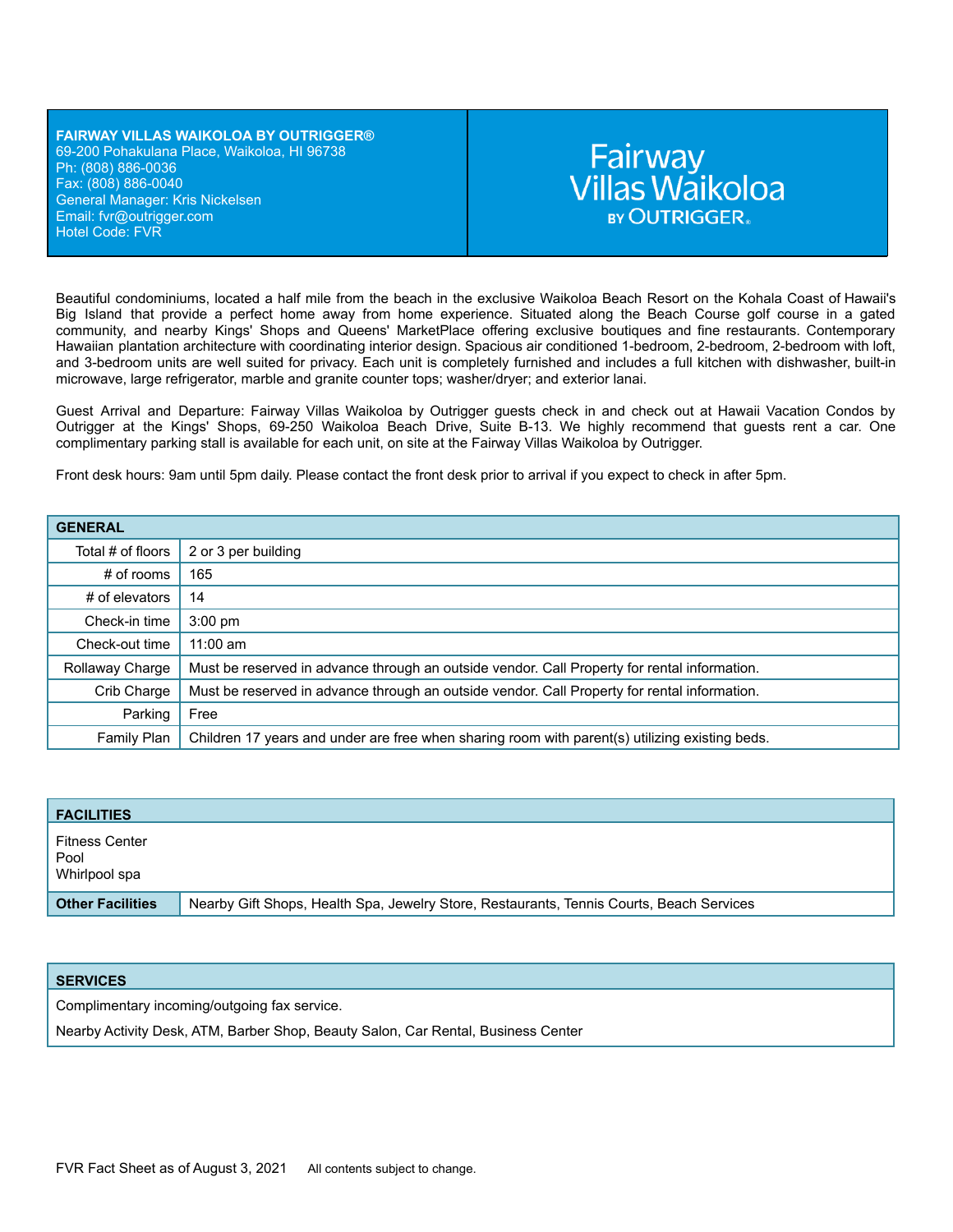## **FAIRWAY VILLAS WAIKOLOA BY OUTRIGGER®**

| <b>SAFETY</b>                                | <b>Other Safety</b>                                                                                                                                                                                                                                                                                                                                 |
|----------------------------------------------|-----------------------------------------------------------------------------------------------------------------------------------------------------------------------------------------------------------------------------------------------------------------------------------------------------------------------------------------------------|
| Smoke Detector<br>Outrigger Clean Commitment | The Outrigger Clean Commitment provides the highest standards for health and safety, and was<br>developed with Ecolab, the global leader in hospitality cleaning, to meet the Stay Safe standards of<br>the American Hotel Lodging.<br>Property conforms to the State of Hawaii Smoke Free Law<br>All guest rooms and common areas are non-smoking. |

| <b>RESTAURANTS (subject to change)</b>   |                                                                                                               |  |
|------------------------------------------|---------------------------------------------------------------------------------------------------------------|--|
| At Anaehoomalu Bay (A-Bay)               | Lava Lava Beach Club                                                                                          |  |
| At nearby Kings' Shops                   | A-Bay's Island Grill, Roy's Waikoloa Bar and Grill, Island Fish & Chips                                       |  |
| At nearby Queens' MarketPlace            | Charley's Thai Cuisine, Sansei Seafood Steak and Sushi Bar, Starbucks,<br>Romano's Macaroni Grill, Food Court |  |
| At the Kings' and Beach Course Clubhouse | Mai Grille, Tropics Ale House                                                                                 |  |

| <b>LOUNGES</b>                |                                                                             |  |
|-------------------------------|-----------------------------------------------------------------------------|--|
| At nearby Kings' Shops        | A-Bay's Island Grill, Roy's Waikoloa Bar and Grill                          |  |
| At nearby Queens' MarketPlace | Aloha Wine bar at Island Gourmet Market, Sansei Seafood Steak and Sushi Bar |  |

| <b>CATEGORY DESCRIPTION</b> |                                   |                          |            |                                             |
|-----------------------------|-----------------------------------|--------------------------|------------|---------------------------------------------|
| Room<br>Code                | <b>Room Name</b>                  | <b>Size</b><br>(sq. ft.) | Max<br>Pax | <b>Description</b>                          |
| <b>GSK</b>                  | Bedroom/1 Bath Golf View          | 950 sf                   | $(1-3)$    | 1st, 2nd or 3rd floor, 1K or 1Q, 1QSofa     |
| G2SK2T                      | 2 Bedroom/2 Bath Golf View        | $1100$ sf                | $(1-6)$    | 1st, 2nd or 3rd floor, 1K, 2T or 1Q, 1QSofa |
| G2XKQT                      | 2 Bedroom/2 Bath Golf View w/Loft | $1250$ sf                | $(1-7)$    | 3rd floor, 1K, 1Q, 2T, 1QSofa               |
| G3SKQT                      | 3 Bedroom/3 Bath Golf View        | 1730 sf                  | $(1-8)$    | $1st$ floor, 1K, 1Q, 2T, 1QSofa             |

| <b>Year-End Cancellation Policy</b> | Cancellations at any time or "no shows" for bookings scheduled to arrive during<br>December 22 to 31 inclusive are subject to 100% charge on entire stay.                                                                                                            |
|-------------------------------------|----------------------------------------------------------------------------------------------------------------------------------------------------------------------------------------------------------------------------------------------------------------------|
| <b>Cancellation Policy</b>          | All rates are subject to unique cancellation policies that will be transmitted through our system.<br>Guests are encouraged to review the cancellation and deposit policies when making a<br>reservation to ensure the reservation rules for each booking are clear. |

| Taxes (Subject to Change) | General Excise Tax 4.712%.<br>Hawaii State Transient Accommodations Tax 10.25%. |
|---------------------------|---------------------------------------------------------------------------------|
|                           | Hawaii County Transient Accommodations Tax 3%, effective Jan 1, 2022.           |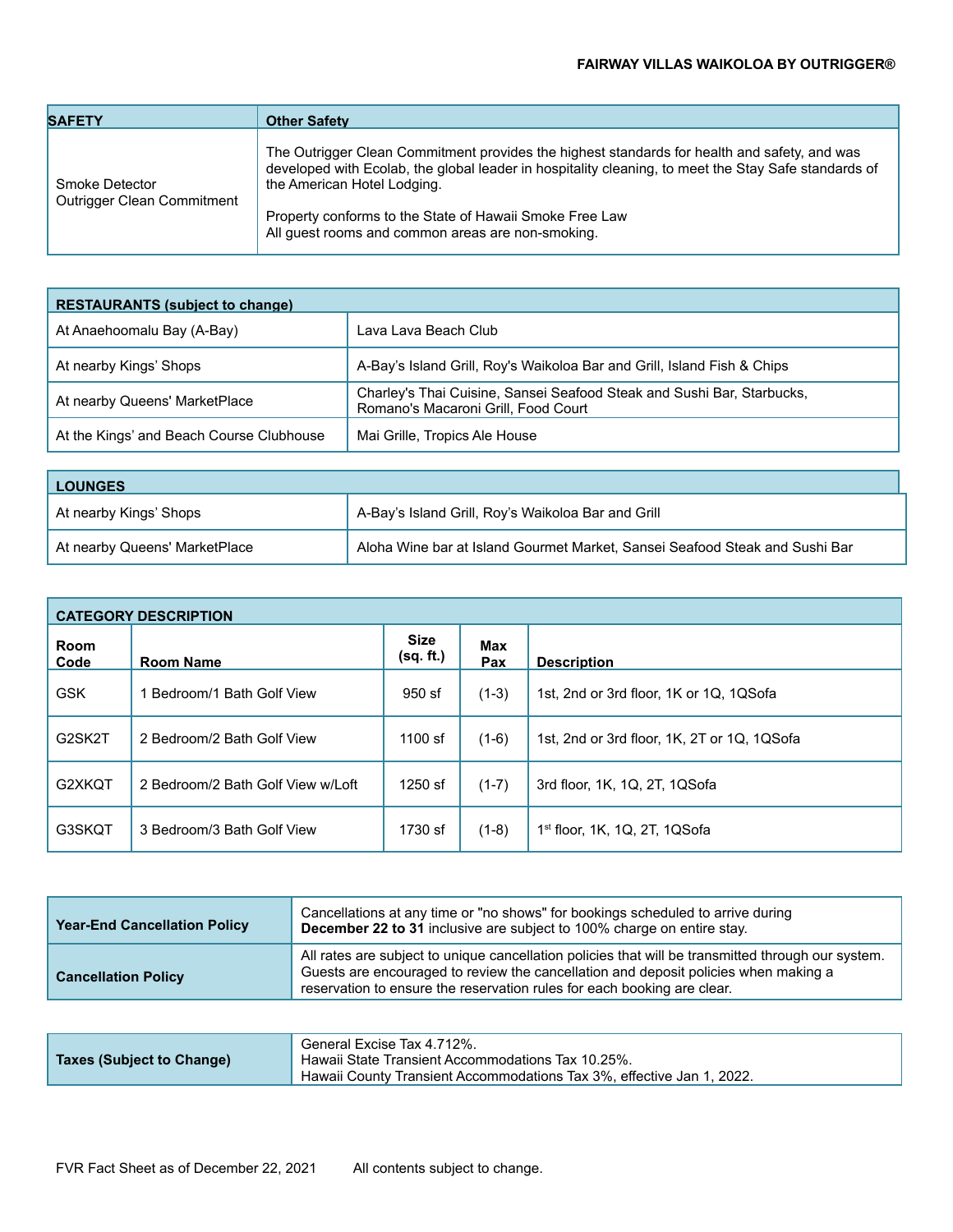# **FAIRWAY VILLAS WAIKOLOA BY OUTRIGGER®**

| <b>ROOM FEATURES</b>                                                                                |                                                                                                                                                |                                                                                       |
|-----------------------------------------------------------------------------------------------------|------------------------------------------------------------------------------------------------------------------------------------------------|---------------------------------------------------------------------------------------|
| Air Conditioning<br>Alarm Clock / Radio<br>Lanai<br>Cable or Pay TV (\$)<br>Coffeemaker<br>Color TV | Internet Access<br>Direct-Dial Telephone<br>Electronic Door Locks<br>Hair Dryer<br>Iron / Ironing Board<br>Kitchen                             | Refrigerator<br>Smoke Detector<br>Tables & Chairs<br>Tub/Shower Combo<br>Washer/Dryer |
| <b>Other Features</b>                                                                               | Ceiling fans provided in bedrooms and living areas.<br>Complimentary local, toll free and long distance direct calls within the US and Canada. |                                                                                       |

| Toaster<br>Refrigerator<br><b>Rice Cooker</b><br>Blender |  |
|----------------------------------------------------------|--|
|                                                          |  |
|                                                          |  |

| <b>Minimum Night Requirement</b> | Three (3) night minimum stay required year-round |
|----------------------------------|--------------------------------------------------|
|                                  |                                                  |

| <b>Damage Protection Charge</b> | Effective for new bookings from September 1, 2021, a \$59 Damage Protection Charge covers<br>accidental damages up to \$2,000. One time, per stay charge plus 4.712% General Excise Tax;<br>10.25% Hawaii State Transient Accommodation Tax & effective January 1, 2022 Hawaii County<br>Transient Accommodations Tax 3% collected. |
|---------------------------------|-------------------------------------------------------------------------------------------------------------------------------------------------------------------------------------------------------------------------------------------------------------------------------------------------------------------------------------|
|                                 |                                                                                                                                                                                                                                                                                                                                     |

| <b>Mandatory Cleaning Charge</b> | All stays are subject to a Mandatory Cleaning Charge of \$264 (1 Bdrm); \$314 (2 Bdrm) & \$339<br>  (2 Bdrm w/loft); \$364 (3 Bdrm) plus 4.712% General Excise Tax; 10.25% Hawaii State<br>Transient Accommodations Tax & effective January 1, 2022 Hawaii County Transient<br>Accommodations Tax 3%. All charges and taxes subject to change. |
|----------------------------------|------------------------------------------------------------------------------------------------------------------------------------------------------------------------------------------------------------------------------------------------------------------------------------------------------------------------------------------------|
|----------------------------------|------------------------------------------------------------------------------------------------------------------------------------------------------------------------------------------------------------------------------------------------------------------------------------------------------------------------------------------------|

| <b>Accepted Credit Cards</b> |  |
|------------------------------|--|
| <b>American Express</b>      |  |
| Mastercard                   |  |
| Visa                         |  |
| <b>BC Korean Cc</b>          |  |
| China Union Pay              |  |
| Diners Club                  |  |
| Discover Card                |  |
| IC:B                         |  |

| <b>GDS</b> |                |
|------------|----------------|
| Galileo    | 51192          |
| Worldspan  | <b>FVR</b>     |
| Sabre      | 41919          |
| Amadeus    | <b>WKI FVR</b> |
| Chain Code | ΩR             |